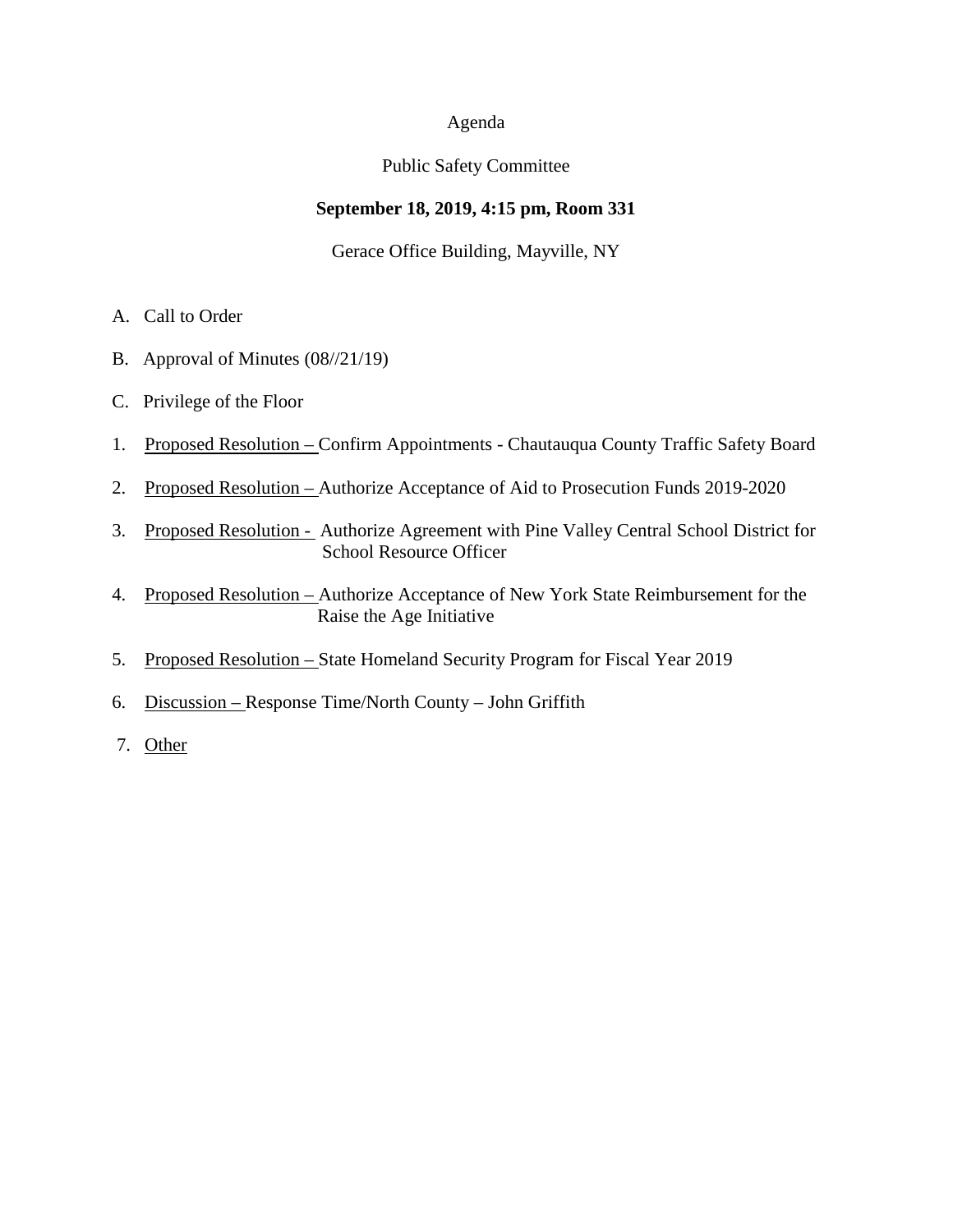**TITLE:** Confirm Appointments - Chautauqua County Traffic Safety Board

**BY:** Public Safety Committee:

**AT THE REQUEST OF:** County Executive George M. Borrello:

WHEREAS, County Executive George M. Borrello, has submitted the following appointments for action by the Chautauqua County Legislature; therefore be it

RESOLVED, That the Chautauqua County Legislature does hereby confirm the following appointments to the Chautauqua County Traffic Safety Board.

#### New Appointments

David Burlee 6527 East Lake Road Mayville, NY 14758 Term Expires: 7/31/21

Shelly Wells 3565 Route 394 Ashville, NY 14710 Term Expires: 7/31/19 Replacing Bree Agett

**\_\_\_\_\_\_\_\_\_\_\_\_\_APPROVED \_\_\_\_\_\_\_\_\_\_\_\_\_VETOES (VETO MESSAGE ATTACHED)**

**\_\_\_\_\_\_\_\_\_\_\_\_\_\_\_\_\_\_\_\_\_\_\_\_\_\_\_\_\_\_\_\_\_\_\_\_ \_\_\_\_\_\_\_\_\_\_\_\_\_**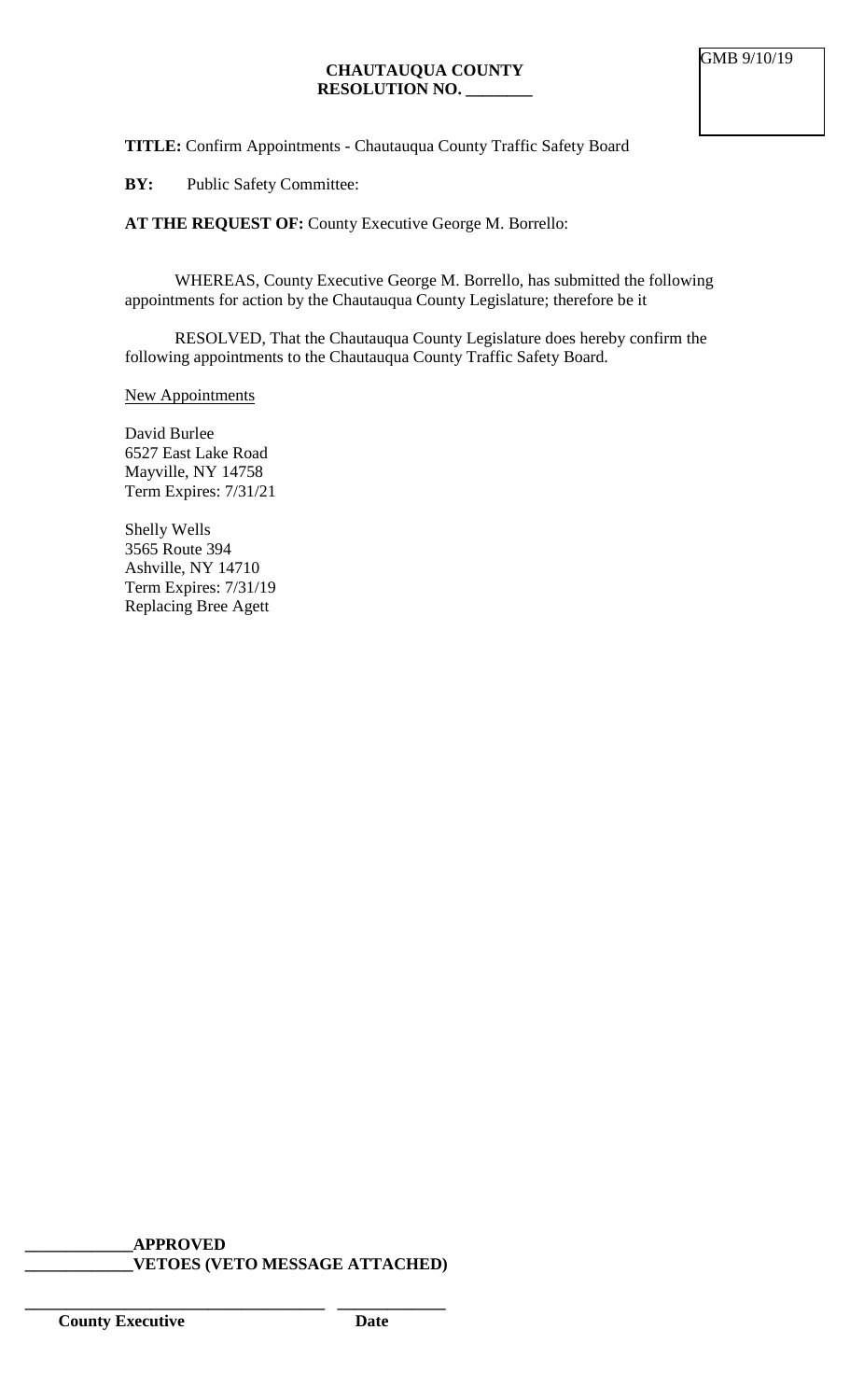#### **CHAUTAUQUA COUNTY RESOLUTION NO. \_\_\_\_\_\_\_\_\_**

**TITLE:** Authorize Acceptance of Aid to Prosecution Funds 2019-2020

**BY:** Public Safety and Audit & Control Committees:

PES 09/09/2019 ABC 9/9/19 SMA 9/9/19 KMD 9/9/19 KLC 9/10/19 GMB 9/11/19

AT THE REQUEST OF: County Executive George M. Borrello:

WHEREAS, the District Attorney's Office has been awarded a grant in the amount of \$54,460.00 from the New York State Division of Criminal Justice Services pursuant to its Aid to Prosecution Program for the period from October 1, 2019 through September 30, 2020; and

 WHEREAS, such funds are to be utilized to enhance priority felony prosecutions within that office; and

WHEREAS, the 2019 Adopted Budget includes appropriations and funding for this grant; now therefore be it

 RESOLVED, That the County of Chautauqua accepts the Aid to Prosecution Program grant ("ATP") from the New York State Division of Criminal Justice Services (DCJS) in the amount of \$54,460.00 for the term of October 1, 2019 to September 30, 2020 and any amendments thereto; and be it further

 RESOLVED, That the County Executive is hereby authorized to execute any necessary agreements with the State of New York to accept said grant and obtain these funds.

# **\_\_\_\_\_\_\_\_\_\_\_\_\_APPROVED \_\_\_\_\_\_\_\_\_\_\_\_\_VETOES (VETO MESSAGE ATTACHED)**

**\_\_\_\_\_\_\_\_\_\_\_\_\_\_\_\_\_\_\_\_\_\_\_\_\_\_\_\_\_\_\_\_\_\_\_\_ \_\_\_\_\_\_\_\_\_\_\_\_\_**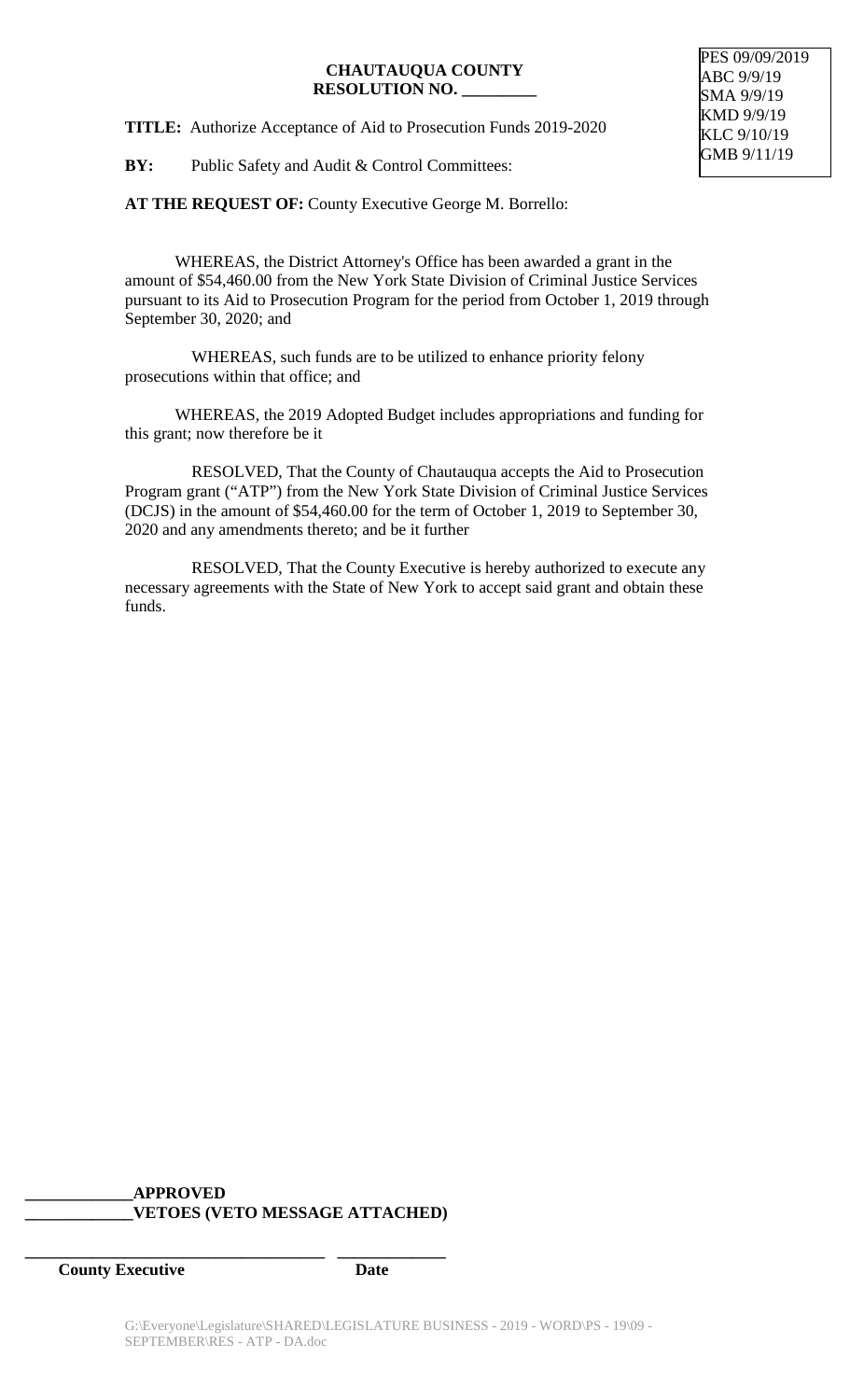#### **CHAUTAUQUA COUNTY RESOLUTION NO. \_\_\_\_\_\_\_\_\_**

**TITLE:** Authorize Agreement with Pine Valley Central School District for School Resource Officer

#### JBQ 9/5/19 TMT 9/5/2019 SMA 9/10/19 KMD 9/10/19 KLC 9/10/19 GMB 9/11/19

**BY:** Public Safety and Audit & Control Committees:

**AT THE REQUEST OF:** County Executive George M. Borrello:

WHEREAS, the Pine Valley Central School District has requested the Chautauqua County Office of the Sheriff provide a School Resource Officer during the term of September 1, 2019 through August 31, 2020; and

WHEREAS, the Chautauqua County Office of the Sheriff has negotiated a tentative agreement with Pine Valley Central School District to provide a certified School Resource Officer for the 2019-2020 school year at a total cost of \$77,556; and

WHEREAS, this is a new contract and is not included in the 2019 Budget but will be included in the 2020 Budget; now therefore be it

RESOLVED, That the County Executive is hereby authorized and empowered to execute an agreement with Pine Valley Central School District for the purpose of providing a School Resource Officer for the 2019-2020 school year as set forth above; and be it further

RESOLVED, That the Director of Finance is hereby authorized and directed to make the following changes to the 2019 budget:

|                                                                   | <b>INCREASE APPROPRIATION ACCOUNTS:</b> |          |
|-------------------------------------------------------------------|-----------------------------------------|----------|
| $A.3110.---.1$                                                    | Personal Services – Sheriff             | \$19,338 |
| $A.3110.---8$                                                     | Employee Benefits – Sheriff             | \$6,515  |
|                                                                   | Total                                   | \$25,853 |
|                                                                   | <b>INCREASE REVENUE ACCOUNT:</b>        |          |
| A.3110.----.R226.0000 Shared Services – Chrgs: Oth Gov-Pub Safety |                                         | \$25,853 |

# **\_\_\_\_\_\_\_\_\_\_\_\_\_APPROVED \_\_\_\_\_\_\_\_\_\_\_\_\_VETOES (VETO MESSAGE ATTACHED)**

**\_\_\_\_\_\_\_\_\_\_\_\_\_\_\_\_\_\_\_\_\_\_\_\_\_\_\_\_\_\_\_\_\_\_\_\_ \_\_\_\_\_\_\_\_\_\_\_\_\_**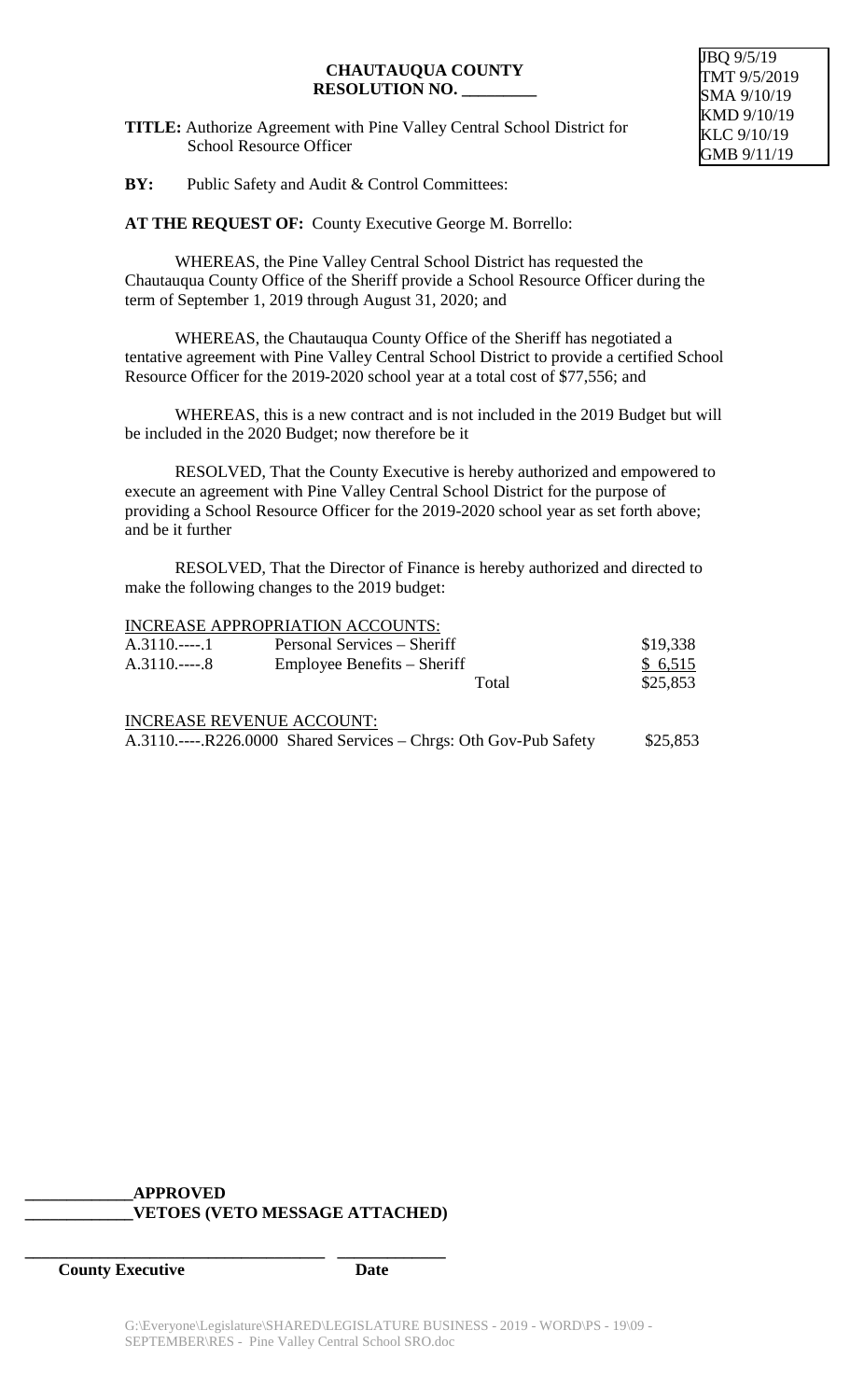#### **CHAUTAUQUA COUNTY RESOLUTION NO. \_\_\_\_\_\_\_\_\_**



**TITLE:** Authorize Acceptance of New York State Reimbursement for the Raise the Age Initiative

**BY:** Public Safety and Audit & Control Committees:

**AT THE REQUEST OF:** County Executive George M. Borrello:

WHEREAS, the State of New York is implementing Raise the Age Legislation and will provide reimbursement funding for counties for costs related to implementation; and

WHEREAS, costs to be covered with no local share include additional probation staffing and community services required by probation departments to effectively meet the goals of the Raise the Age legislation; and

WHEREAS, revenues and expenditures associated with this grant were not included in the 2019 operating budget and are included in the 2020 budget; now therefore be it

RESOLVED, That the County of Chautauqua accepts this funding and authorizes the County Executive to execute the Raise the Age grant contract with the New York State Division of Criminal Justice Services (DCJS) in the amount of \$272,691.00 for the term of April 1, 2018 to March 31, 2020; and be it further

RESOLVED, That the Director of Finance is hereby directed to make the following 2019 budgetary changes:

#### INCREASE APPROPRIATION ACCOUNTS:

| $A.3140$ 1 | Personal Services – Probation | \$64,729  |
|------------|-------------------------------|-----------|
| $A.3140$ 8 | Employee Benefits – Probation | \$ 34,856 |
| $A.3140$ 4 | Contractual – Probation       | \$12,878  |
|            |                               | \$112,463 |
|            |                               |           |

INCREASE REVENUE ACCOUNT:

| A.3140 R331.0RTA | New York State Aid –    |           |
|------------------|-------------------------|-----------|
|                  | Probation-Raise the Age | \$122,463 |

#### **\_\_\_\_\_\_\_\_\_\_\_\_\_APPROVED \_\_\_\_\_\_\_\_\_\_\_\_\_VETOES (VETO MESSAGE ATTACHED)**

**\_\_\_\_\_\_\_\_\_\_\_\_\_\_\_\_\_\_\_\_\_\_\_\_\_\_\_\_\_\_\_\_\_\_\_\_ \_\_\_\_\_\_\_\_\_\_\_\_\_**